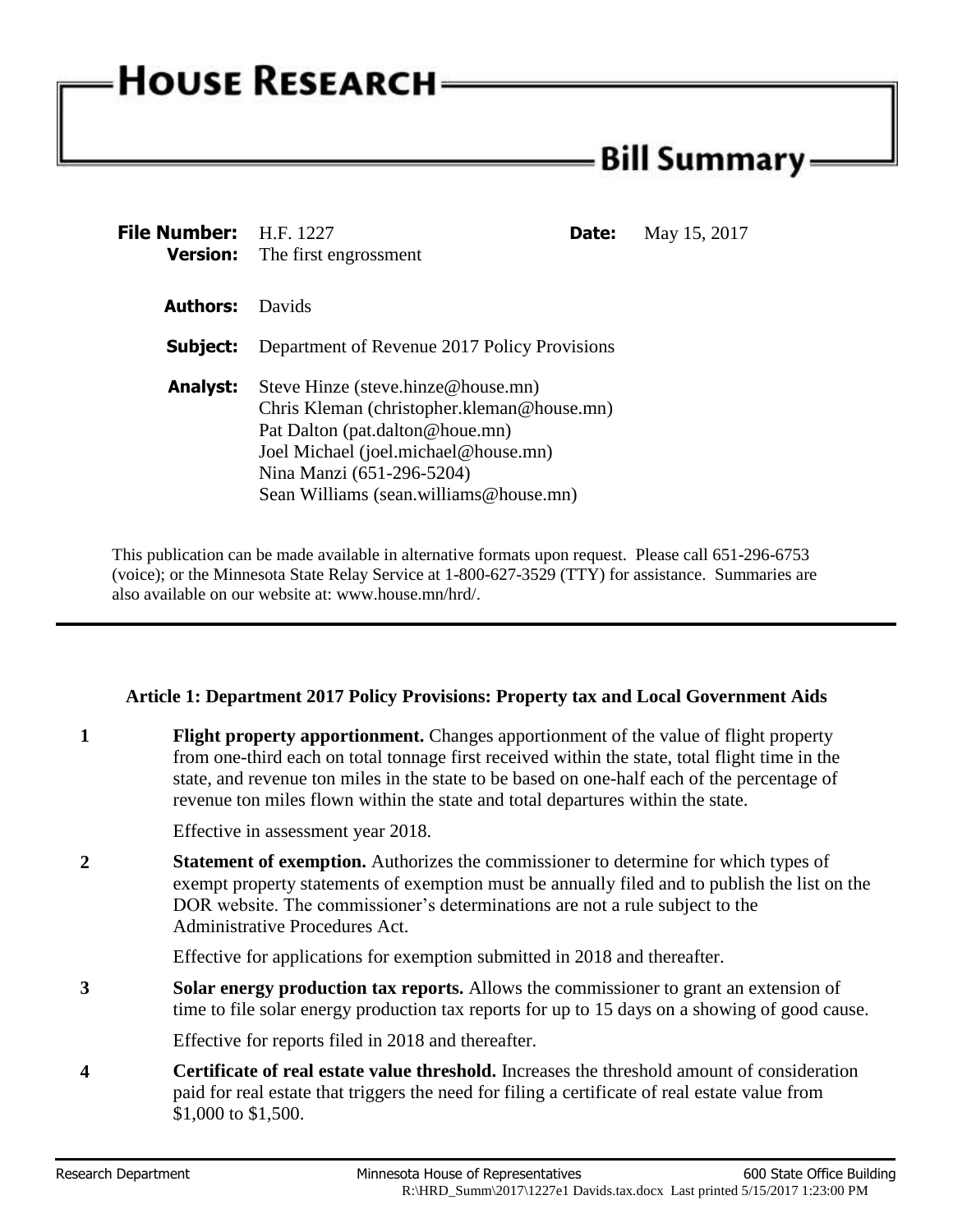|                | version. The mist engrossment<br>1 ag∪ ∠                                                                                                                                                                                                                                                                    |
|----------------|-------------------------------------------------------------------------------------------------------------------------------------------------------------------------------------------------------------------------------------------------------------------------------------------------------------|
| <b>Section</b> |                                                                                                                                                                                                                                                                                                             |
|                | Effective for certificates of value filed after December 31, 2017.                                                                                                                                                                                                                                          |
| 5              | Certificate of real estate value; paper copies. Removes the requirement that DOR provide<br>paper certificate of value forms to counties; these certificates are now submitted<br>electronically.                                                                                                           |
|                | Effective the day following final enactment.                                                                                                                                                                                                                                                                |
| 6              | Certificate of real estate value; paper copies. Removes the requirement that county<br>auditors provide copies of certificates of real estate value to the assessor and DOR.                                                                                                                                |
|                | Effective for certificates of value filed after December 31, 2017                                                                                                                                                                                                                                           |
| 7              | <b>Homestead application.</b> Requires the homestead application to include the name and Social<br>Security number of the applicant's spouse, without regard to whether the spouse lives at the<br>homestead. Extends this requirement to the spouses of relatives who occupy relative<br>homesteads.       |
|                | Effective beginning with homestead applications filed in 2018.                                                                                                                                                                                                                                              |
| 8              | Homestead data. Requires the annual electronic sharing of homestead data by counties with<br>the commissioner to include the name and Social Security number of the property owner's<br>spouse, or, for relative homesteads, the name and Social Security number of the qualifying<br>relative's spouse.    |
|                | Effective beginning with homestead applications filed in 2018.                                                                                                                                                                                                                                              |
| 9              | <b>Proof of compliance; local boards.</b> Requires local boards of appeal and equalization to have<br>at least one member attend training every four years; the powers of boards that fail to meet<br>the requirement are transferred to the county for at least two years.                                 |
|                | Effective for board meetings in 2018 and following years.                                                                                                                                                                                                                                                   |
| 10             | Proof of compliance; county boards. Requires county boards of appeal and equalization to<br>have at least one member attend training every four years; the powers of boards that fail to<br>meet the requirement are transferred to the special board of appeal and equalization for at<br>least two years. |
|                | Effective for board meetings in 2018 and following years.                                                                                                                                                                                                                                                   |
| 11             | <b>Repealer.</b> Repeals section 270.074, subd. 2, which provides for alternative apportionment of<br>air flight property on petition to the commissioner.                                                                                                                                                  |
|                | Article 2: Department of Revenue Sales and Use, and Special Taxes Policy Provisions                                                                                                                                                                                                                         |
| 1              | Use tax on snowmobiles. Requires the commissioner of revenue or authorized deputy<br>registrars acting as agents of the commissioner to collect use tax when a snowmobile is<br>registered by an individual who does not document payment of the tax and to pay refunds of<br>use tax paid in error.        |
|                | Effective for registrations after June 30, 2017.                                                                                                                                                                                                                                                            |

<span id="page-1-0"></span>**2 Use tax on all-terrain vehicles (ATVs).** Requires the commissioner of revenue or authorized deputy registrars acting as agents of the commissioner to collect use tax when an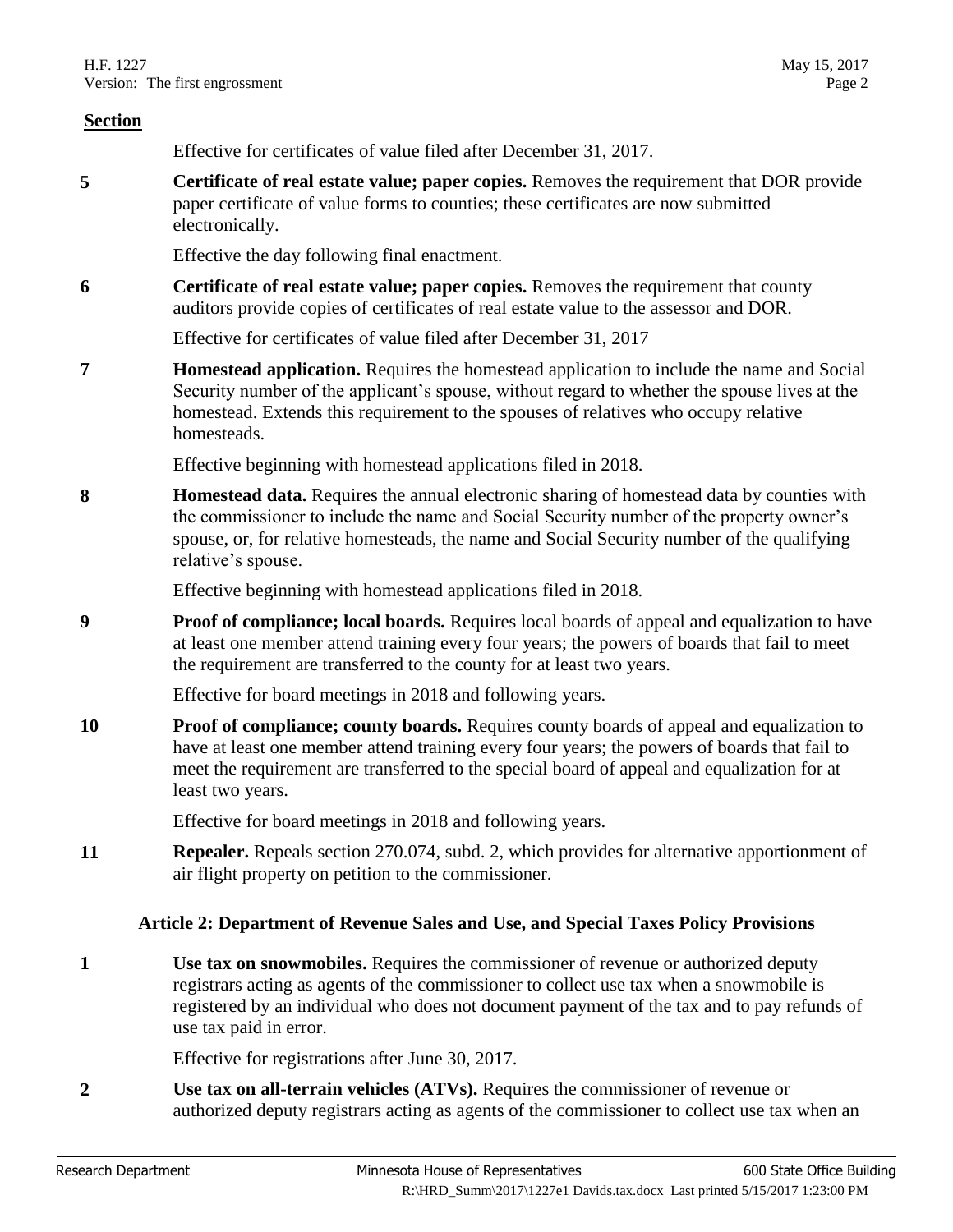#### **Section**

ATV is registered by an individual who does not document payment of the tax and to pay refunds of use tax paid in error.

Effective for registrations after June 30, 2017.

<span id="page-2-0"></span>**3 Use tax on watercraft.** Requires the commissioner of revenue or authorized deputy registrars acting as agents of the commissioner to collect use tax when a watercraft is registered by an individual who does not document payment of the tax and to pay refunds of use tax paid in error.

Effective for registrations after June 30, 2017.

**4 Disclosure to Department of Natural Resources (DNR).** Authorizes the commissioner of revenue to disclose return information related to sales and use taxes on snowmobiles, ATVs, and watercraft to the DNR and authorized deputy registrars of motor vehicles for use in administering use tax under sections [1](#page-1-0) to [3.](#page-2-0)

Effective the day following final enactment.

**5 Disclosure to Department of Transportation.** Authorizes the commissioner of revenue to disclose return information related to sales and use taxes on aircraft to the Department of Transportation for use in administering sales and use tax on the lease, purchase, or sale of aircraft.

Effective the day following final enactment.

**6 Purchaser refunds.** Provides that refunds for sales for resale will not be paid to purchasers if the vendor has a published no resale policy.

Effective the day following final enactment.

<span id="page-2-1"></span>**7 Aviation gasoline.** Defines aviation gasoline as gasoline used in airplanes. Aviation gasoline specifically includes gasoline sold as "aviation gasoline" that meets American Society for Testing and Materials (ASTM) standards as appropriate for use in airplanes.

Effective the day following final enactment.

**8 Agreements related to sales and use tax on snowmobiles, ATVs and watercraft.** 

Authorizes the commissioner of revenue to enter an agreement with the DNR commissioner, in consultation with the commissioner of public safety, so that the DNR and authorized deputy registrars of motor vehicles are agents of the commissioner of revenue to collect use tax on snowmobiles, ATVs, and watercraft from a person applying for a registration or license if the applicant cannot prove that sales or use tax was paid, that the purchase was exempt, or that the purchase was from a Minnesota dealer as provided in sections [1](#page-1-0) to [3.](#page-2-0) The DNR and deputy registrars may issue refunds of use tax paid in error.

Effective the day following final enactment.

**9 Motor vehicle sales tax presumption.** Provides that when a foreign business entity purchases a motor vehicle that is under the control of a Minnesota resident, the Minnesota resident is presumed the owner for sales tax purposes if two or more of six listed factors are met. The Minnesota resident is considered to be "in control" of the vehicle if the resident is a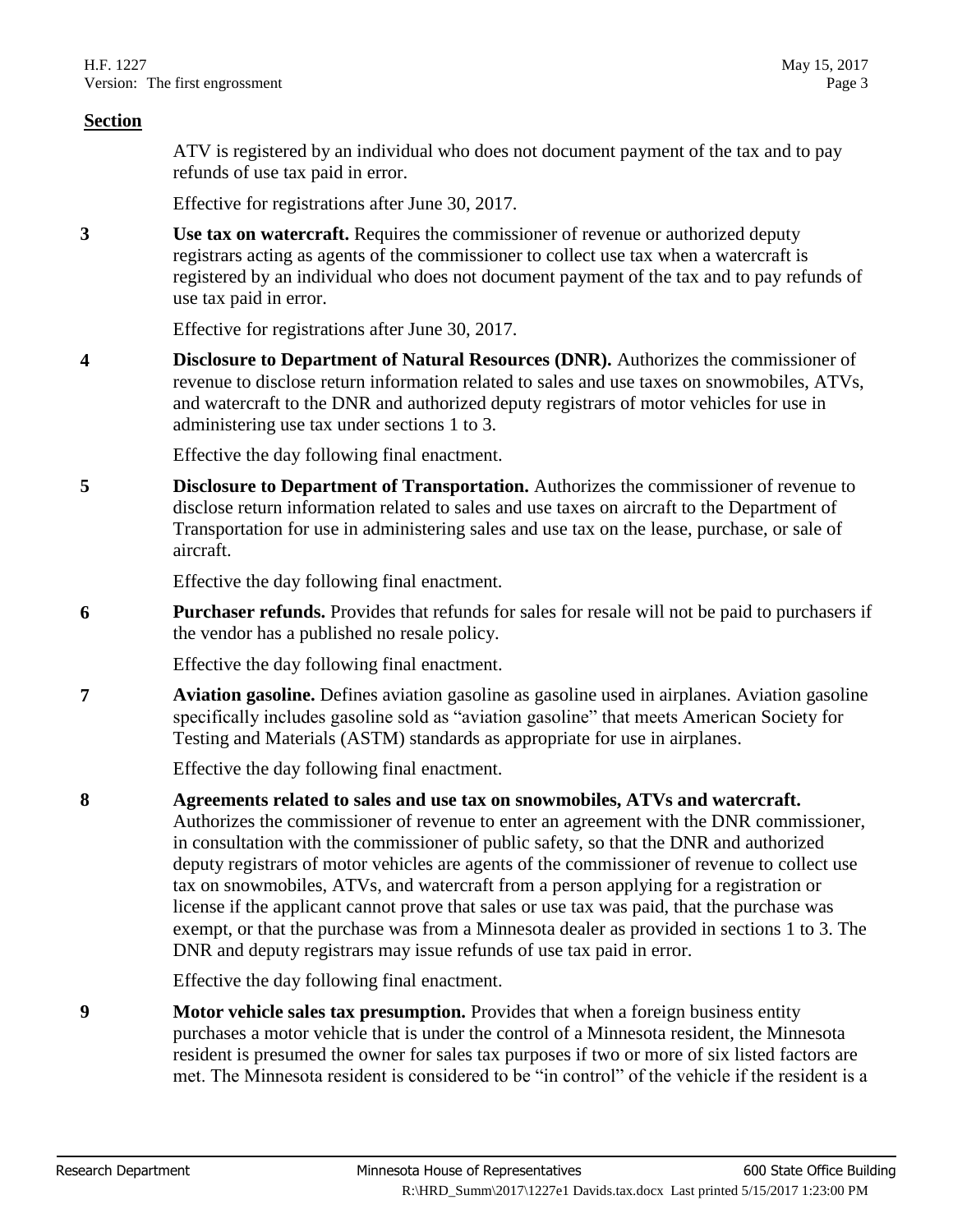partner, member or shareholder of the foreign business entity, is insured to drive the vehicle, and operates or stores the vehicle in Minnesota for any period of time.

Effective the day following final enactment.

**10 Returns; firefighter relief surcharge.** Reduces the number of tax returns companies for the firefighter relief surcharge from three to two, by combining the March and May filings.

Effective for returns due after October 31, 2017.

**11 Repealer.** Repeals Minnesota Rules, part 8125.1300, subpart 3, which addresses refunds of tax paid on gasoline used to propel aircraft and is made obsolete by the changes in section [7.](#page-2-1)

Effective the day following final enactment.

#### **Article 3: Department of Revenue Paid Preparer Policy Provisions**

### **Overview**

Expands provisions related to individuals who prepare income tax returns to apply paid preparers of all types of tax returns.

Authorizes the commissioner of revenue issue a cease and desist order for improper preparer behavior.

Imposes new penalties of:

- up to \$5,000 imposed by the commissioner for each violation of a cease and desist order;
- up to \$10,000 imposed by the court for each violation of a cease and desist order; and
- \$500 for failing to provide a tax preparer identification number.

Recodifies provisions related to definitions of tax preparers, refund anticipation loans (RALs), and refund anticipation checks (RACs).

**1 Definitions.** Applies the definitions in section 270C.445, which relates to tax preparation services, continue to apply to refund anticipation loans, and refund anticipation checks, which under the Revisor's instruction in section [21](#page-6-0) are recodified from section 270C.445 to the new section 270C.4451, and to injunction actions under section 270C.447. Under current law, section 270C.447 contains its own definition of tax preparer which section [22](#page-6-1) repeals. The result is to consolidate definitions related to preparers in this section. Expands the definition of preparers from those who prepare individual income tax returns to include those who prepare any kind of tax return required to be filed with the commissioner of revenue, as well as claims for refunds, claims for homestead credit state refunds or renter property tax refunds, and the credit for military service in a combat zone. Clarifies that certified service providers, third-party bulk filers, and persons copying or providing other mechanical assistance are not preparers.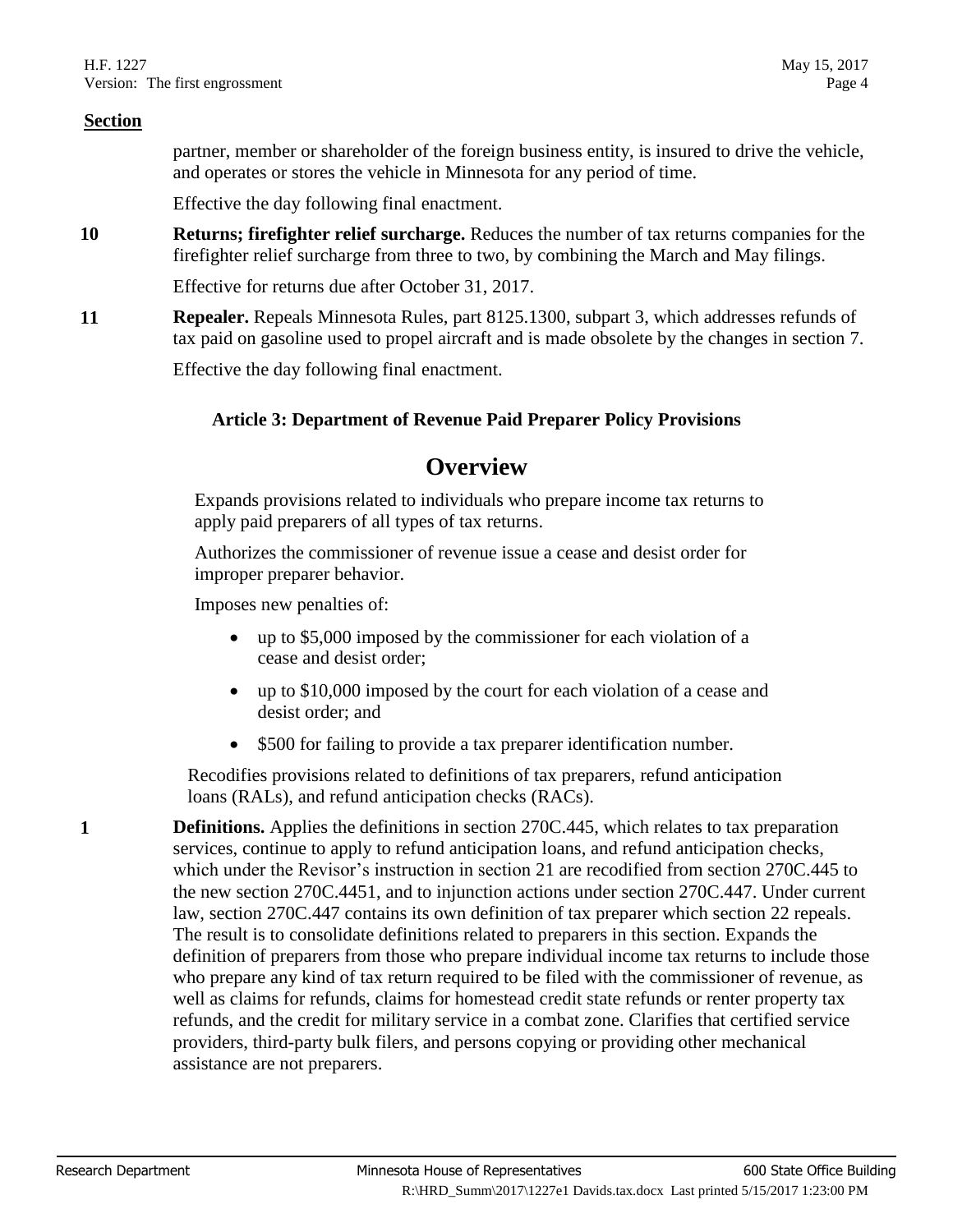#### **Section**

- **2 Tax preparers; standards of conduct.** Adds the following prohibitions to the standards of conduct for tax preparers:
	- Failing to provide the preparer's identification number on the return if otherwise required under state or federal law.
	- Reporting household income on homestead credit state refund or renter property tax refund returns that the preparer knows or should know is inaccurate.
	- Engaging in conduct subject to civil penalty.
	- Failing to conform to the standards of conduct for preparers in administrative rules.
	- Engaging in incompetent or disreputable conduct as provided in administrative rules.
- **3 Nongame wildlife checkoff.** Changes a reference from "form" to "claim" to be consistent with definitions in section [1.](#page-1-0)
- <span id="page-4-0"></span>**4 Penalty; administrative order.** Prohibits preparers from applying for refunds penalties for violations of the standards of conduct or cease and desist orders.

Authorizes the commissioner to issue an administrative cease and desist order to a preparer who has violated the standards of conduct for preparers, the requirement that preparers issue itemized receipts, or requirements related to RALs and RACs. The administrative order is in addition to the current \$1,000 administrative penalty. The subject of a cease and desist order may request administrative review of the order under the contested case procedure by filing a hearing request within 30 days. The hearing must be conducted within ten days.

Adds a penalty of up to \$5,000 for each violation of a cease and desist order, and may collect the penalty as an income tax liability. This penalty is in addition to the \$1,000 penalty under current law and both are allowed expedited review from the Office of Administrative Hearings.

Adds a five year statute of limitations for imposing both the administrative penalty in current law and the proposed administrative order.

- **5 Exchange of data; State Board of Accountancy.** Makes conforming cross-reference changes.
- **6 Exchange of data; Lawyers Board of Professional Responsibility.** Makes conforming cross-reference changes.
- **7 Exchange of data; commissioner of revenue.** Makes conforming cross-reference changes.
- **8 Enforcement; civil actions.** Makes conforming cross-reference changes.
- **9 Exemptions; enforcement provisions.** Authorizes the commissioner to impose administrative penalties and issue cease and desist orders to preparers who are otherwise exempt (attorneys, accounting professionals, enrolled agents, or an employee acting at their direction) if the individual has:
	- had his or her professional license suspended for cause (other than failure to pay a professional license fee);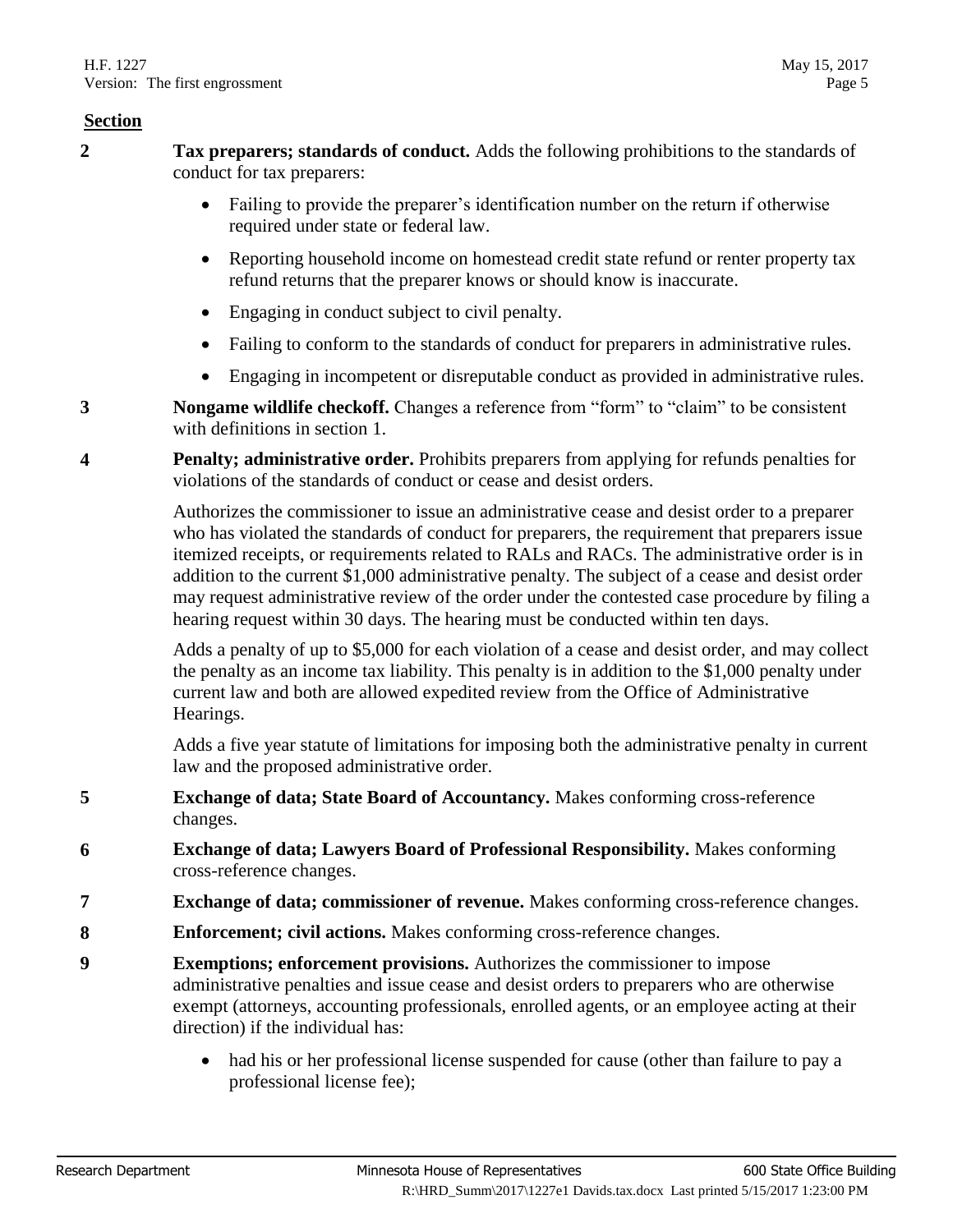- been convicted of a crime involving dishonesty or breach of trust;
- been censured, suspended, or disbarred under U.S. Treasury Department Circular 230, governing practice before the IRS;
- been sanctioned by a civil or criminal court; or
- demonstrated a pattern of willful disreputable conduct.

Also clarifies that registered accounting practitioners, registered accounting practitioner firms, and certified public accounting firms, all of which are subject to the jurisdiction of the State Board of Accountancy, are exempt from preparer regulations to the same extent as certified public accountants and other exempt individuals. Individuals acting as supervisors to exempt tax preparers are also exempt.

- **10 Powers additional.** Clarifies that the commissioner's powers and authority related to tax preparers are in addition to the commissioner's other powers.
- **11 Publication of list of tax preparers subject to penalties.** Expands the list of circumstances that require the commissioner to include a preparer on the published list of preparers subject to penalty to preparers who have been:
	- convicted of crimes related to identity theft;
	- subject to administrative penalty for more than one violation of the standards of conduct or regulations related to RALs and RACs;
	- issued a cease and desist order that has become final; or
	- subject to administrative penalty for failure to obey a cease and desist order.

Publication does not apply if convictions or orders are under appeal or if the time for appeal has not expired.

- **12 Notice to tax preparer.** Removes the requirement that the written notice to tax preparers of pending publication be made by certified mail; this will allow notice by methods other than the U.S. Mail.
- **13 Form of list.** Conforms language related to the commissioner's discretion over the medium and method of list publication to other changes in the article.
- **14 Removal from list.** Extends from 90 days to three years the time period after satisfaction of the preparer's sentence before the preparer may be removed from list; clarifies that this period includes probation and payment of penalties.
- **15 Civil action.** Requires the court to grant a permanent injunction or other appropriate relief if the commissioner shows that the preparer has violated a law administered by the commissioner or a cease and desist order under section [4](#page-4-0) and adds Ramsey County District Court as a venue for DOR's civil action.
- **16 Injunction prohibiting specific conduct.** Adds violation of a cease and desist order under section [4](#page-4-0) to the items that may be enjoined.